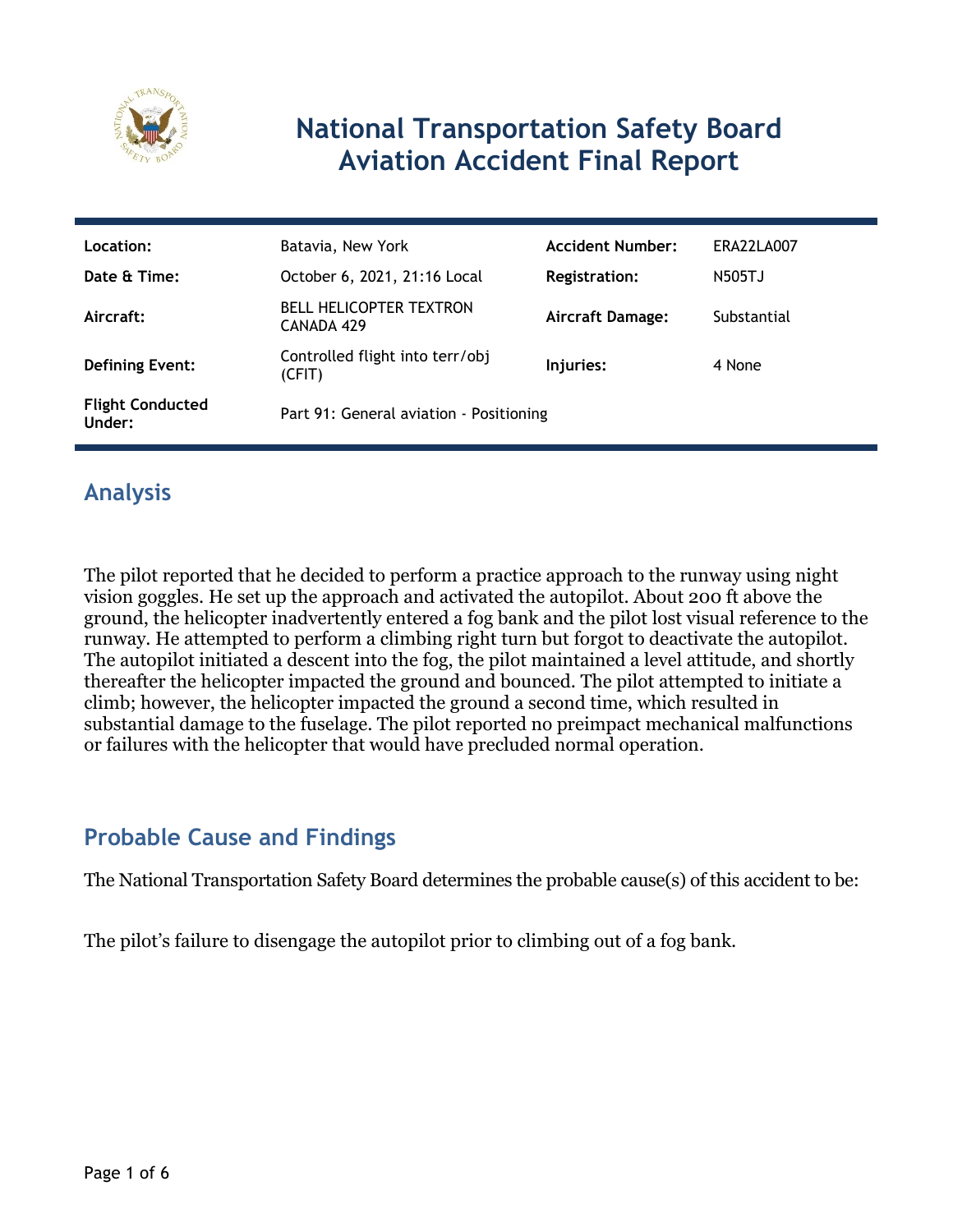# **Findings**

| Aircraft                    | Directional control - Not attained/maintained |
|-----------------------------|-----------------------------------------------|
| Aircraft                    | Autopilot system - Incorrect use/operation    |
| <b>Personnel issues</b>     | Use of equip/system - Pilot                   |
| <b>Personnel issues</b>     | Aircraft control - Pilot                      |
| <b>Environmental issues</b> | Fog - Contributed to outcome                  |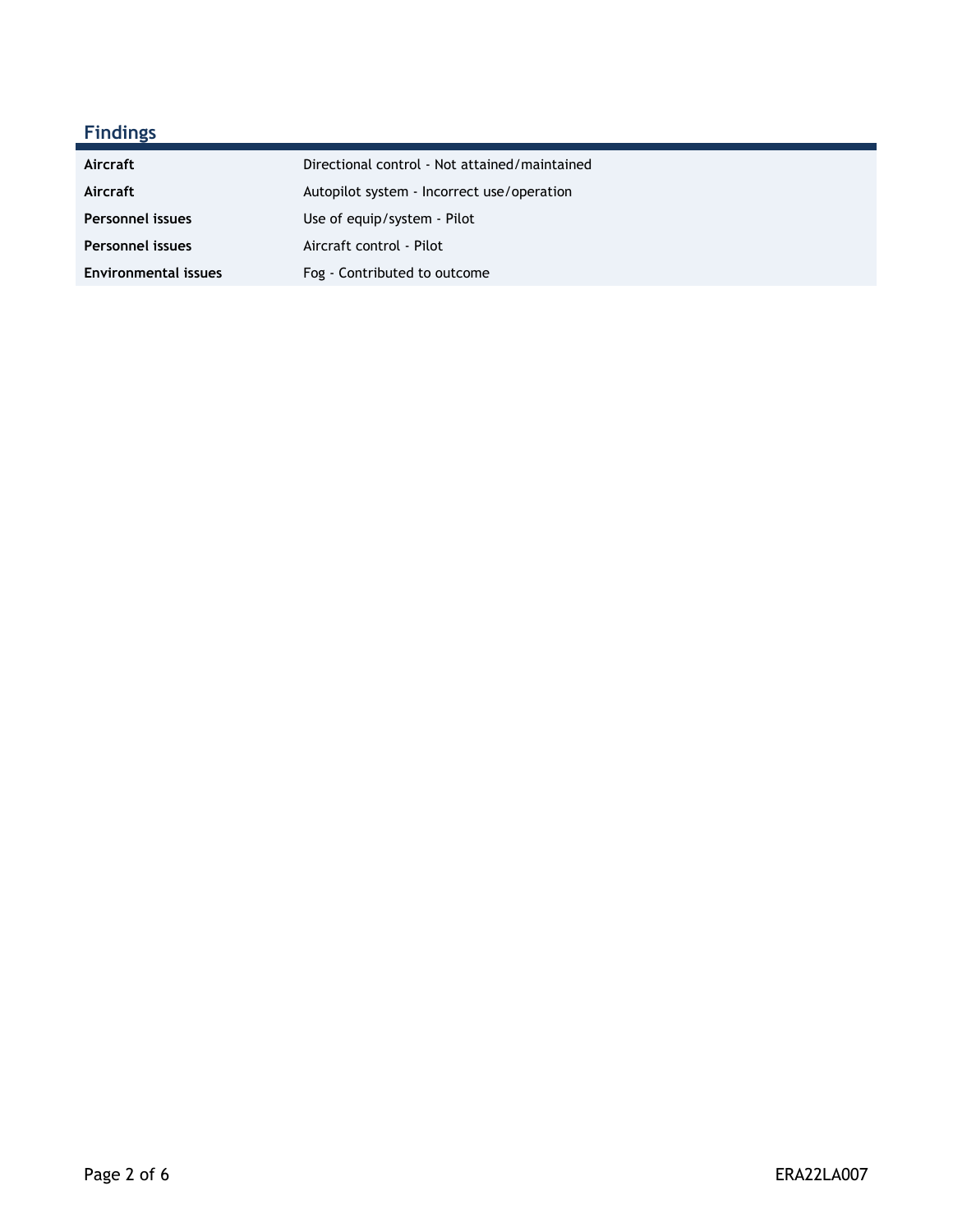# **Factual Information**

#### **History of Flight**

**Approach** Controlled flight into terr/obj (CFIT) (Defining event)

#### **Pilot Information**

| Certificate:                     | Commercial; Flight engineer;<br>Private                                                                                                                                                                                                         | Age:                              | 54, Male          |
|----------------------------------|-------------------------------------------------------------------------------------------------------------------------------------------------------------------------------------------------------------------------------------------------|-----------------------------------|-------------------|
| Airplane Rating(s):              | Single-engine land                                                                                                                                                                                                                              | Seat Occupied:                    | Right             |
| <b>Other Aircraft Rating(s):</b> | Helicopter                                                                                                                                                                                                                                      | <b>Restraint Used:</b>            | 4-point           |
| Instrument Rating(s):            | Helicopter                                                                                                                                                                                                                                      | <b>Second Pilot Present:</b>      | No                |
| Instructor Rating(s):            | Helicopter                                                                                                                                                                                                                                      | <b>Toxicology Performed:</b>      |                   |
| <b>Medical Certification:</b>    | Class 2 With waivers/limitations                                                                                                                                                                                                                | Last FAA Medical Exam:            | February 19, 2021 |
| <b>Occupational Pilot:</b>       | Yes                                                                                                                                                                                                                                             | Last Flight Review or Equivalent: | April 23, 2021    |
| <b>Flight Time:</b>              | 3583 hours (Total, all aircraft), 621 hours (Total, this make and model), 3583 hours (Pilot In<br>Command, all aircraft), 25 hours (Last 90 days, all aircraft), 9 hours (Last 30 days, all aircraft),<br>3 hours (Last 24 hours, all aircraft) |                                   |                   |

#### **Passenger Information**

| Certificate:                     |    | Age:                              |         |  |
|----------------------------------|----|-----------------------------------|---------|--|
| Airplane Rating(s):              |    | Seat Occupied:                    | Left    |  |
| <b>Other Aircraft Rating(s):</b> |    | <b>Restraint Used:</b>            | 4-point |  |
| Instrument Rating(s):            |    | <b>Second Pilot Present:</b>      | No      |  |
| Instructor Rating(s):            |    | <b>Toxicology Performed:</b>      |         |  |
| <b>Medical Certification:</b>    |    | Last FAA Medical Exam:            |         |  |
| <b>Occupational Pilot:</b>       | No | Last Flight Review or Equivalent: |         |  |
| <b>Flight Time:</b>              |    |                                   |         |  |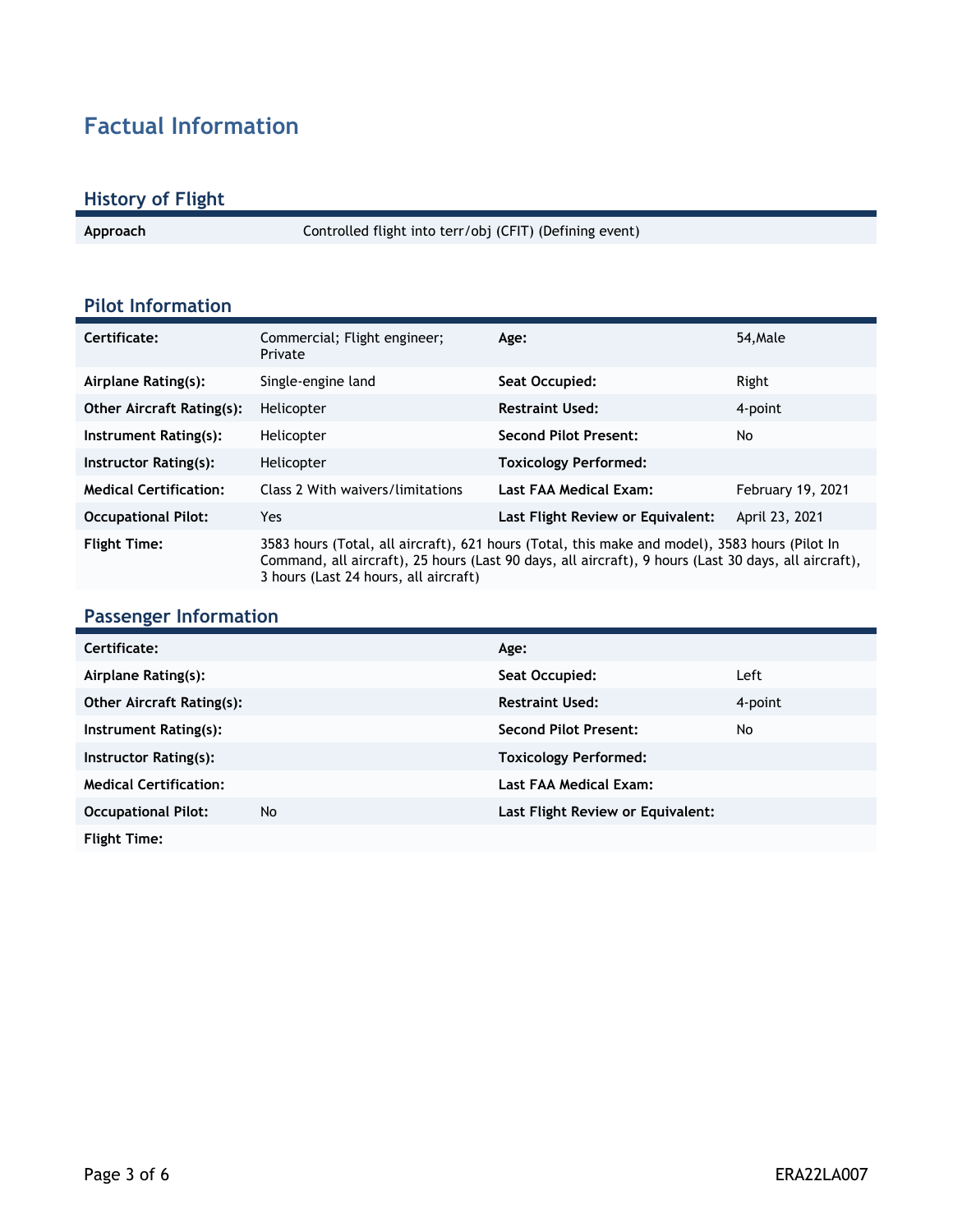# **Passenger Information**

| Certificate:                     |    | Age:                              |         |
|----------------------------------|----|-----------------------------------|---------|
| Airplane Rating(s):              |    | Seat Occupied:                    | Center  |
| <b>Other Aircraft Rating(s):</b> |    | <b>Restraint Used:</b>            | 4-point |
| Instrument Rating(s):            |    | <b>Second Pilot Present:</b>      | No      |
| Instructor Rating(s):            |    | <b>Toxicology Performed:</b>      |         |
| <b>Medical Certification:</b>    |    | Last FAA Medical Exam:            |         |
| <b>Occupational Pilot:</b>       | No | Last Flight Review or Equivalent: |         |
| <b>Flight Time:</b>              |    |                                   |         |

# **Passenger Information**

| Certificate:                     | Age:                              | Female  |
|----------------------------------|-----------------------------------|---------|
| Airplane Rating(s):              | Seat Occupied:                    | Left    |
| <b>Other Aircraft Rating(s):</b> | <b>Restraint Used:</b>            | 4-point |
| Instrument Rating(s):            | <b>Second Pilot Present:</b>      | No      |
| Instructor Rating(s):            | <b>Toxicology Performed:</b>      |         |
| <b>Medical Certification:</b>    | Last FAA Medical Exam:            |         |
| <b>Occupational Pilot:</b><br>No | Last Flight Review or Equivalent: |         |
| <b>Flight Time:</b>              |                                   |         |

#### **Aircraft and Owner/Operator Information**

| Aircraft Make:                | <b>BELL HELICOPTER TEXTRON</b><br><b>CANADA</b>                | <b>Registration:</b>                     | N505TJ                   |
|-------------------------------|----------------------------------------------------------------|------------------------------------------|--------------------------|
| Model/Series:                 | 429                                                            | <b>Aircraft Category:</b>                | Helicopter               |
| Year of Manufacture:          | 2010                                                           | <b>Amateur Built:</b>                    |                          |
| Airworthiness Certificate:    | Normal                                                         | Serial Number:                           | 57029                    |
| Landing Gear Type:            | <b>Skid</b>                                                    | Seats:                                   | 9                        |
| Date/Type of Last Inspection: | September 28, 2021<br>Continuous airworthiness                 | <b>Certified Max Gross Wt.:</b>          | 7000 lbs                 |
| Time Since Last Inspection:   |                                                                | Engines:                                 | 2 Turbo shaft            |
| Airframe Total Time:          | 2860 Hrs at time of accident                                   | <b>Engine Manufacturer:</b>              | Pratt & Whitney          |
| ELT:                          | C126 installed, activated, did<br>not aid in locating accident | <b>Engine Model/Series:</b>              | PW207D1                  |
| <b>Registered Owner:</b>      |                                                                | <b>Rated Power:</b>                      | 550 Horsepower           |
| Operator:                     |                                                                | <b>Operating Certificate(s)</b><br>Held: | On-demand air taxi (135) |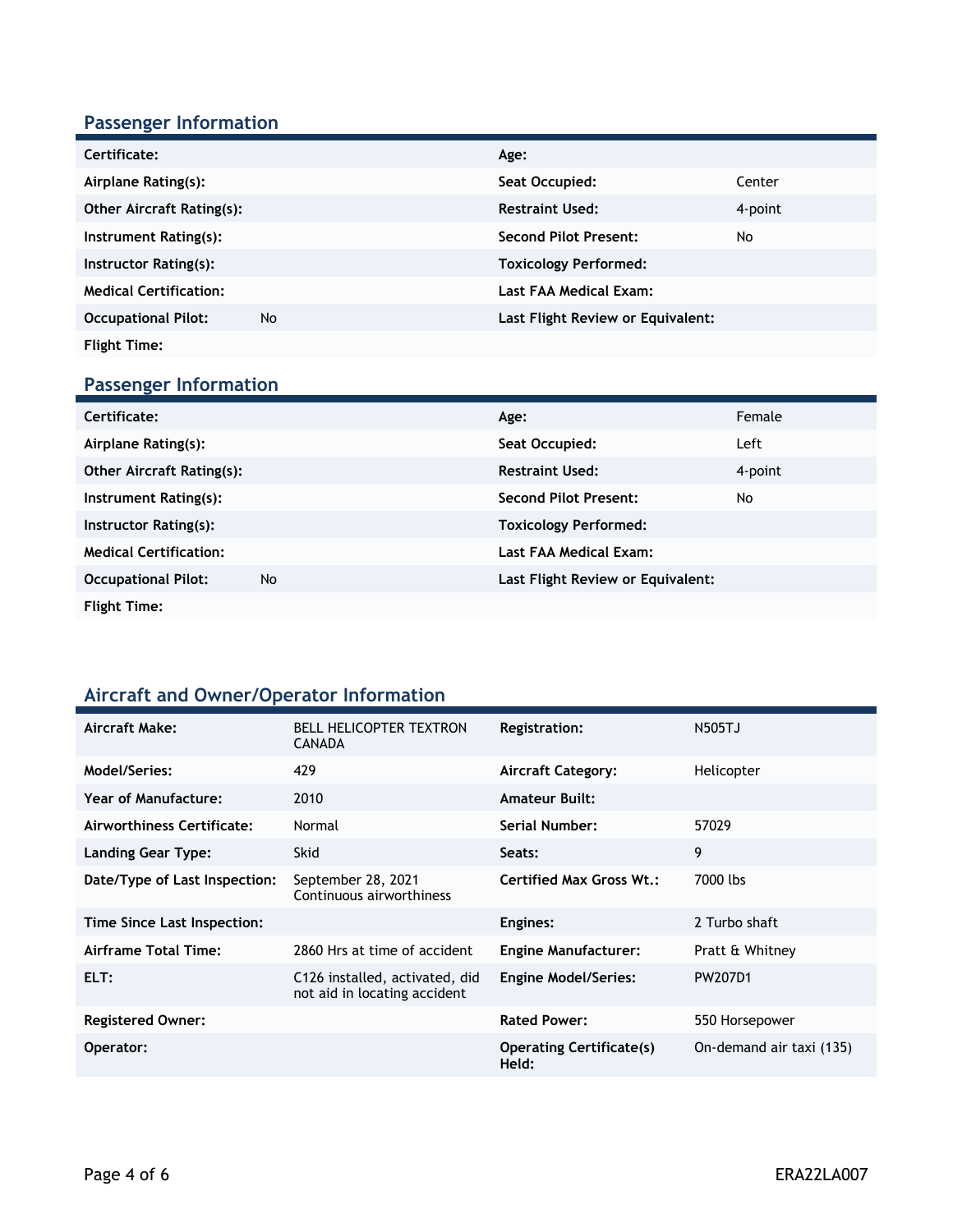# **Meteorological Information and Flight Plan**

| <b>Conditions at Accident Site:</b>     | Visual (VMC)                 | <b>Condition of Light:</b>                     | Night            |
|-----------------------------------------|------------------------------|------------------------------------------------|------------------|
| <b>Observation Facility, Elevation:</b> | GVQ,913 ft msl               | Distance from Accident Site:                   | 0 Nautical Miles |
| <b>Observation Time:</b>                | 20:54 Local                  | Direction from Accident Site:                  | $21^{\circ}$     |
| <b>Lowest Cloud Condition:</b>          | Few / 1400 ft AGL            | Visibility                                     |                  |
| Lowest Ceiling:                         | None                         | Visibility (RVR):                              |                  |
| Wind Speed/Gusts:                       |                              | <b>Turbulence Type</b><br>Forecast/Actual:     |                  |
| <b>Wind Direction:</b>                  |                              | <b>Turbulence Severity</b><br>Forecast/Actual: |                  |
| <b>Altimeter Setting:</b>               |                              | Temperature/Dew Point:                         | 10°C / 9°C       |
| <b>Precipitation and Obscuration:</b>   | In the vicinity - None - Fog |                                                |                  |
| <b>Departure Point:</b>                 | Rochester, NY (ROC)          | Type of Flight Plan Filed:                     | Company VFR      |
| Destination:                            | Batavia, NY                  | <b>Type of Clearance:</b>                      | <b>VFR</b>       |
| <b>Departure Time:</b>                  | 21:00 Local                  | Type of Airspace:                              | Class E          |

#### **Airport Information**

| Airport:                  | <b>GENESEE COUNTY GVO</b> | <b>Runway Surface Type:</b>         | Asphalt     |
|---------------------------|---------------------------|-------------------------------------|-------------|
| <b>Airport Elevation:</b> | 913 ft msl                | <b>Runway Surface</b><br>Condition: | Dry         |
| Runway Used:              | 10/28                     | IFR Approach:                       | None        |
| Runway<br>Length/Width:   | 5499 ft / 100 ft          | <b>VFR Approach/Landing:</b>        | Straight-in |

# **Wreckage and Impact Information**

| Crew Injuries:         | 1 None | Aircraft Damage:        | Substantial                |
|------------------------|--------|-------------------------|----------------------------|
| Passenger<br>Injuries: | 3 None | <b>Aircraft Fire:</b>   | None                       |
| Ground Injuries:       |        | Aircraft<br>Explosion:  | None                       |
| Total Injuries:        | 4 None | Latitude,<br>Longitude: | 43.034158, -78.167864(est) |